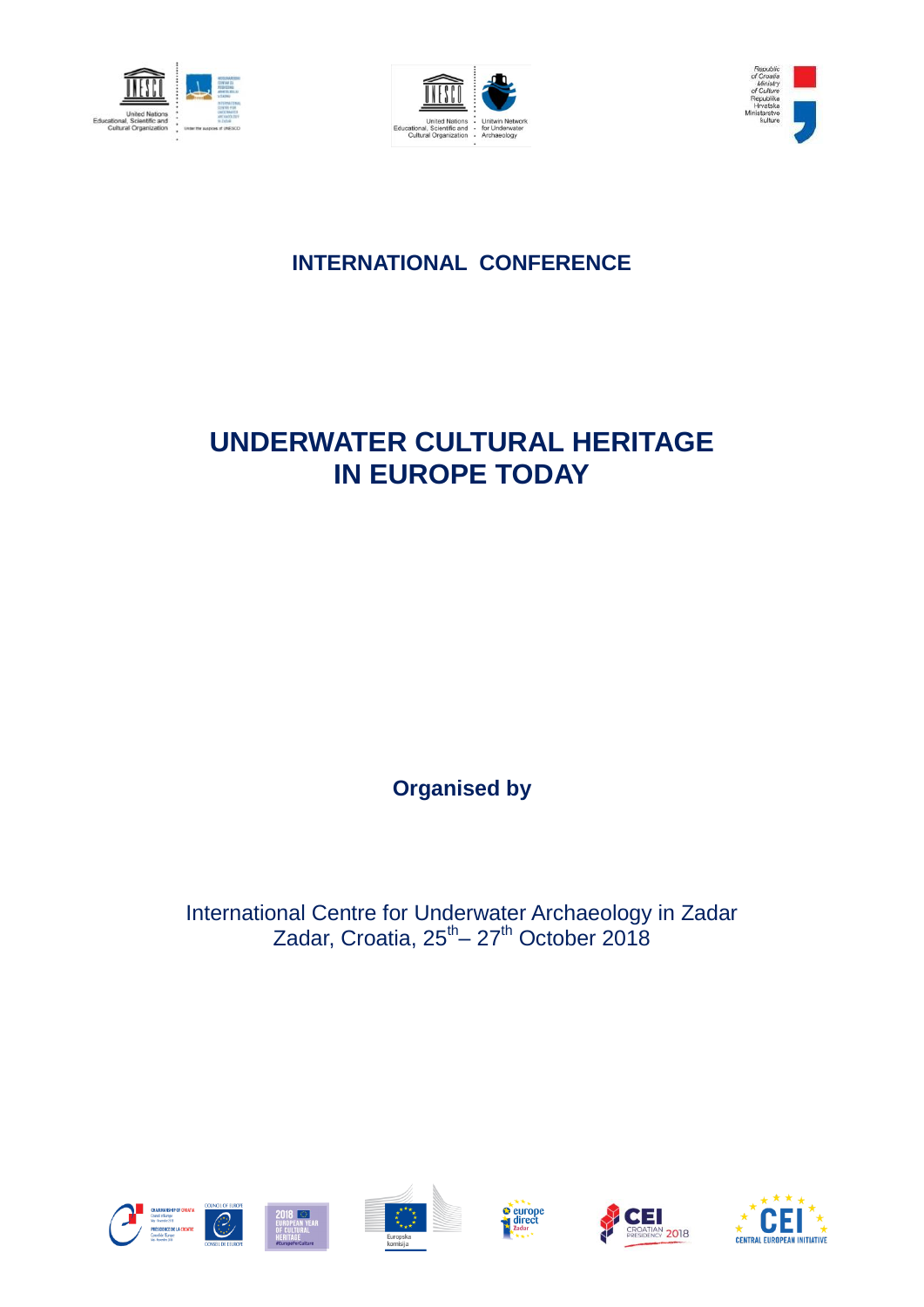





#### **PROGRAMME**

### **WEDNESDAY, 24th OCTOBER 2018**

Arrival of the Participants Venue: Hotel Kolovare, Bože Peričića 14

17:00 - 19:00 Welcome Reception (Hotel lobby)

**THURSDAY, 25 th OCTOBER 2018** – The Expert Conference Venue: ICUA in Zadar, St. Nicholas church, Božidara Petranovića 1

- 09:00 09:30 Arrival, registration and coffee
- 09:30 10:00 Opening ceremony

Welcome addresses:

**Mr. Luka Bekić**, Director of the International Centre for Underwater Archaeology in Zadar **Mr. Dario Vujević**,Vice Head of the Department for Archaeology at the University of Zadar

Day theme: Underwater cultural heritage as Europe's distinctive treasure

Presenters:

- 10:00 10:15 Croatia's rich underwater heritage in old and new research projects **Mr. Mladen Pešić** (Croatia), ICUA in Zadar
- 10:20 10:35 First steps of the underwater cultural heritage protection in the Czech Republic **Ms. Barbora Machová** (Czech Republic), Institute of Archaeology of the CAS
- 10:40 -10:55 Underwater archaeological heritage of Poland current research and future development **Mr. Andrzej Pydyn / Mr. Mateusz Popek** (Poland), Nicolaus Copernicus University in Toruń











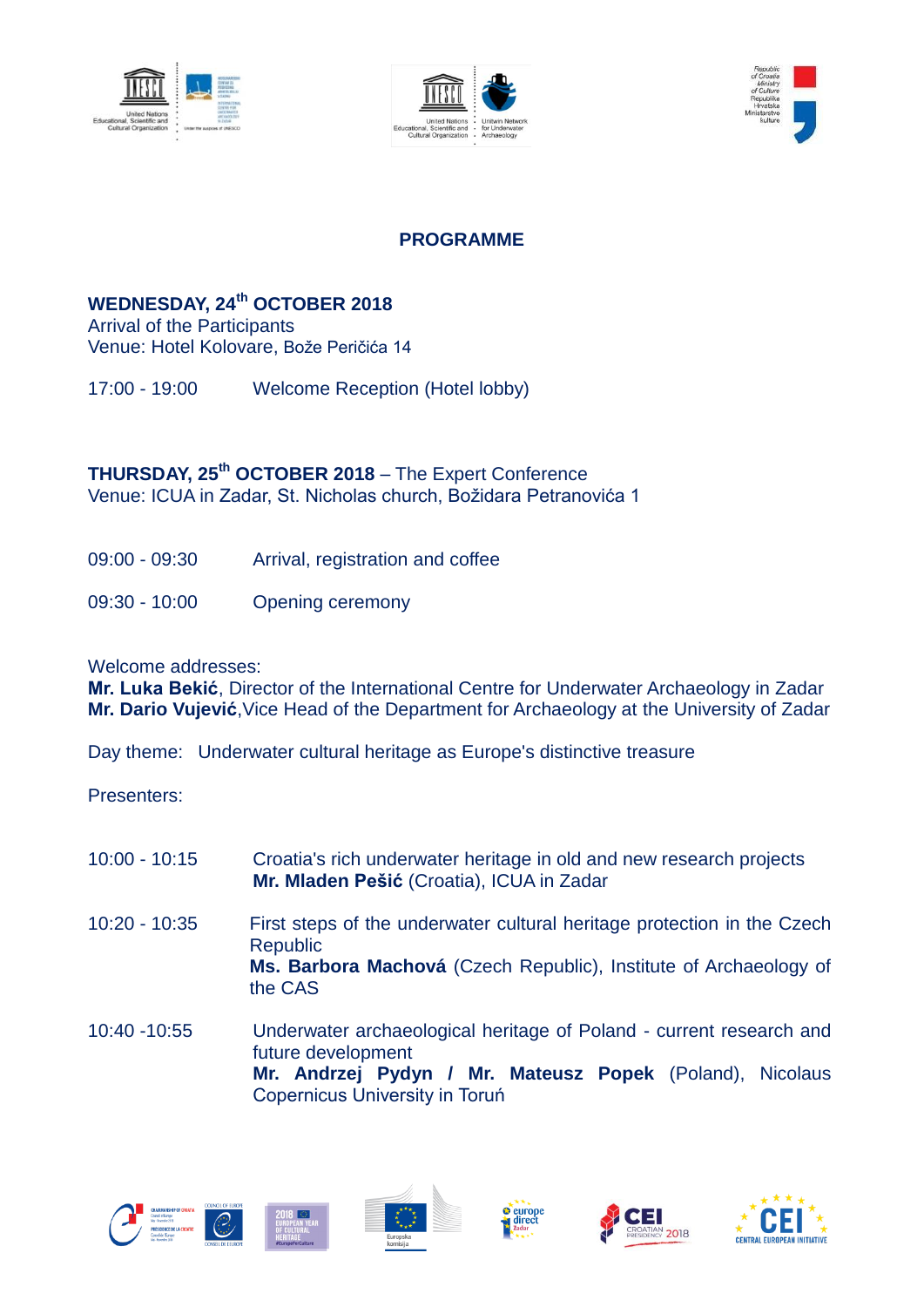





- 11:00 11:15 Underwater cultural heritage as a new mission in Austria **Mr. Cyril Dworsky** (Austria), National Management, UNESCO-Prehistoric pile dwellings around the Alps
- 11:20 11:35 Coffee break
- Side event Presentation of the documentary film about the exploration and protection of the underwater cultural heritage of the Adriatic Sea prepared by the ICUA in Zadar
- 11:55 12:10 Submerged perspectives and limits of underwater archaeology in **Germany Mr. Roman Scholz** (Germany), German Archaeological Institute, Romano-Germanic Commission
- 12:15 12:30 Underwater cultural heritage in Slovenia and future protection perspectives **Mr. Miran Erič** (Slovenia), Institute for the Protection of Cultural Heritage of Slovenia
- 12:35 12:55 Discussion
- 13:00 14:30 Lunch (St. Nicholas church)
- 14:35 14:50 The sea knows no boundaries: public access to underwater cultural heritage throughout Europe **Ms. Peta Knott** (UK), Nautical Archaeology Society
- 14:55 15:10 Maritime Archaeology in a museum setting **Ms. Liisa Randmaa** (Estonia), Estonian Maritime Museum
- 15:15 15:30 Underwater cultural heritage of French rivers **Ms. Annie Dumont / Ms. Marion Foucher** (France), University of **Burgundy**
- 15:35 15:50 Underwater archaeology in Italy: training and research **Mr. Massimo Capulli** (Italy), University of Udine, Department of Humanities and Cultural Heritage











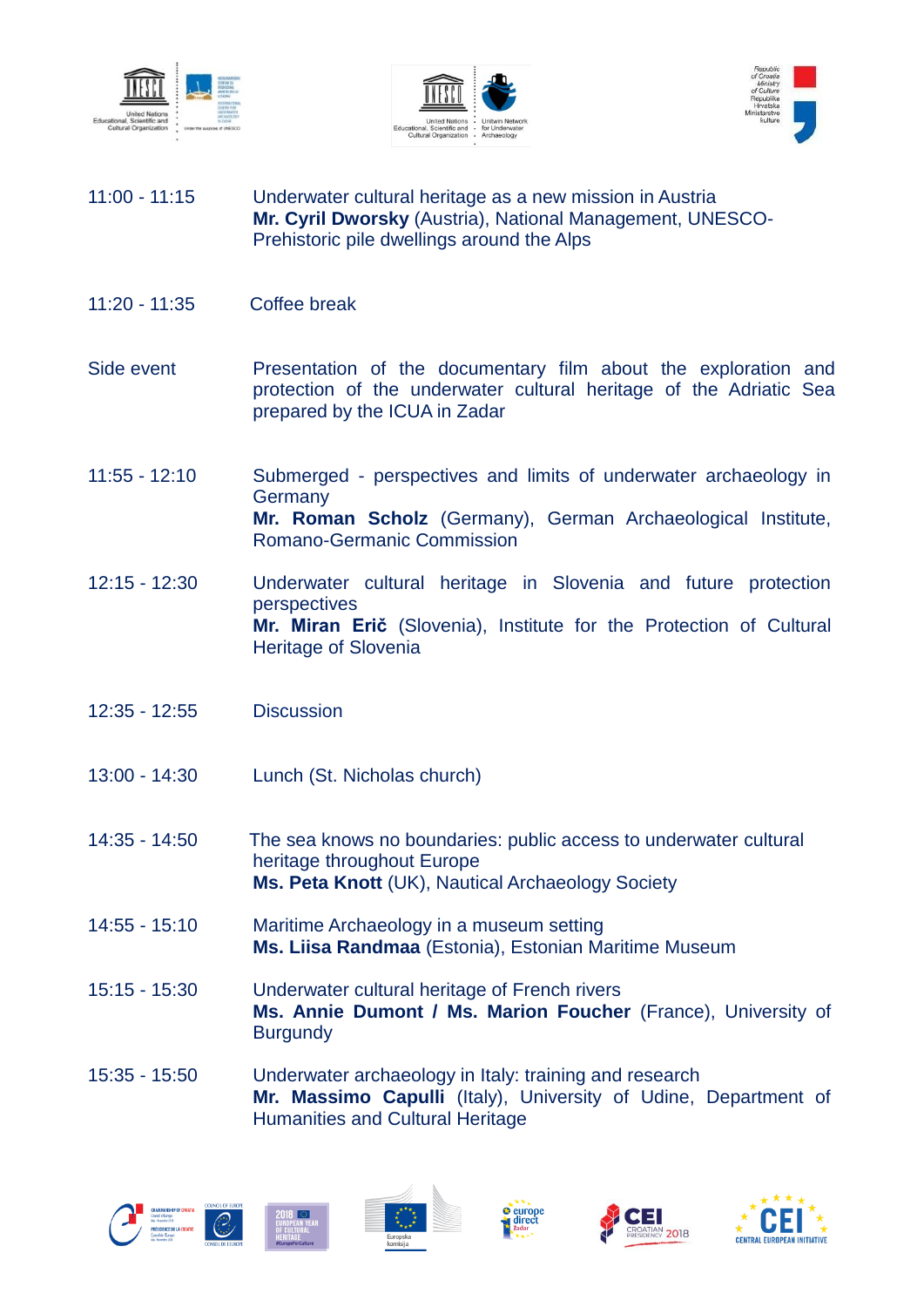

15:55 - 16:05 Coffee break





| $16:10 - 16:25$ | News and actual state of underwater archaeological research in<br>Hungary<br>Mr. Attila J. Tóth (Hungary), Árpád Museum, Ráckeve                                                                               |
|-----------------|----------------------------------------------------------------------------------------------------------------------------------------------------------------------------------------------------------------|
| 16:30 - 16:45   | Protecting the Underwater Cultural Heritage in Greece - An obligation<br>or a necessity?<br>Mr. Dimitris Kourkoumelis (Greece), Hellenic Ministry of Culture and<br>Sports, Ephorate of Underwater Antiquities |
| 16:50           | <b>Discussion &amp; Closing Remarks</b>                                                                                                                                                                        |
| 17:00           | End of the Expert Conference                                                                                                                                                                                   |
| 17:15           | Guided visit to the ICUA Gallery for underwater archaeology and<br><b>ICUA's premises</b>                                                                                                                      |
| 19:30           | Dinner, Restaurant 2 Ribara, Blaža Jurjeva 1                                                                                                                                                                   |

#### **FRIDAY 26th OCTOBER 2018** – International Meeting

Venue: Rector's Palace, *Bersa Brothers* Concert Hall, Poljana Šime Budinića 3

09:00- 09:30 Arrival

09:30 -10:00 Official opening

Welcome addresses:

**Mr. Luka Bekić**, Director of the International Centre for Underwater Archaeology in Zadar **Mr. Branko Dukić**, Mayor of the City of Zadar

**Mr. Branko Baričević**, Head of the European Commission Representation in Croatia **Mr. Mario Horvatić**, Assistant Minister for Multilateral and Global Affairs at the Ministry of Foreign and European Affairs of the Republic of Croatia

**Mr. Siniša Šešum,** Head of Antenna Office in Sarajevo, UNESCO Regional Bureau for Science and Culture in Europe

**Mr. Hrvoje Manenica,** Assistant Minister for Archives, Libraries and Museums at the Ministry of Culture of the Republic of Croatia











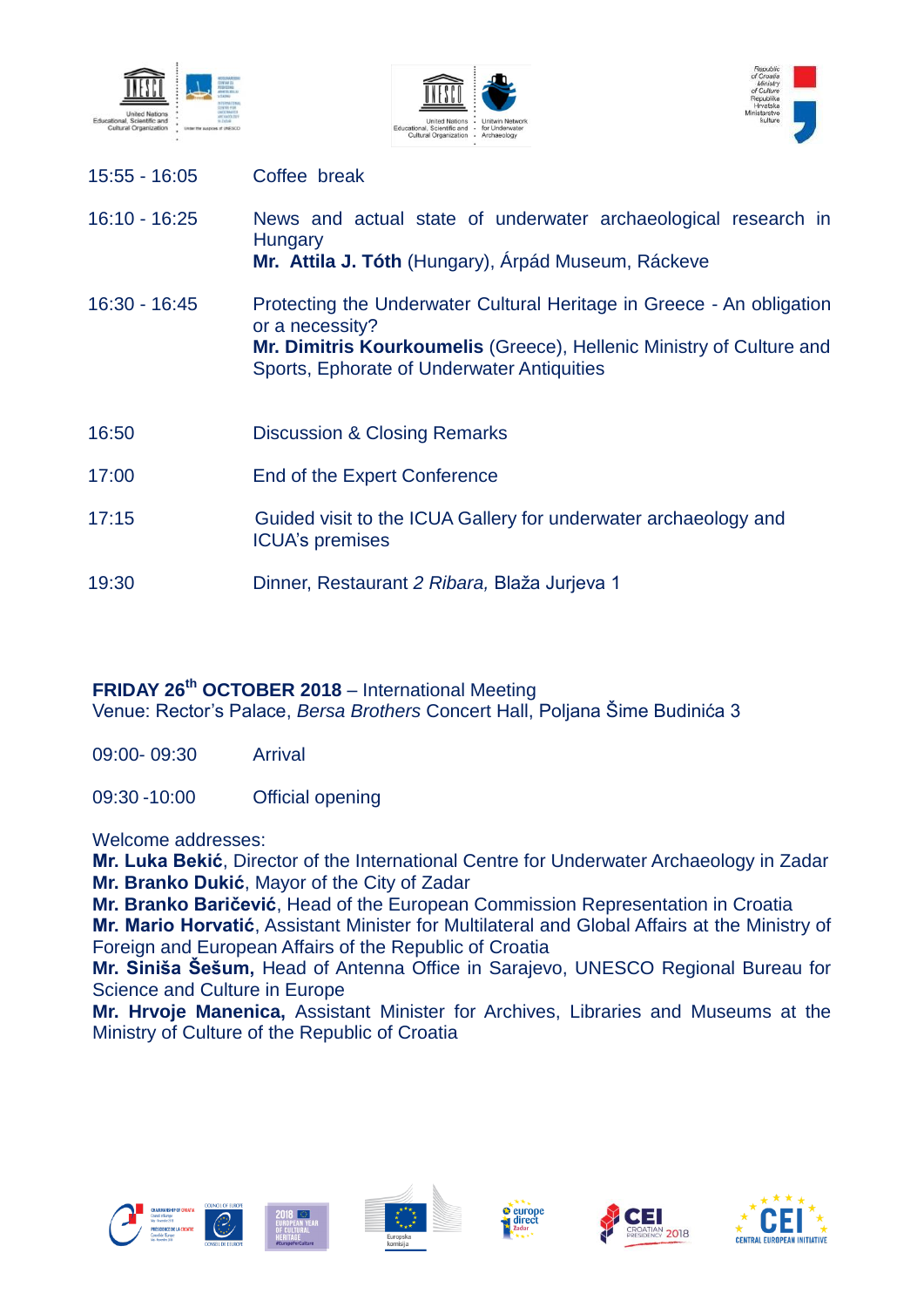





### Opening lectures:

| $10:00 - 10:20$ | The 2001 Convention and implementation needs in the region and<br>beyond<br>Ms. Ulrike Guérin, UNESCO, Programme Specialist, Convention on<br>the Protection of the Underwater Cultural Heritage (2001)                                        |
|-----------------|------------------------------------------------------------------------------------------------------------------------------------------------------------------------------------------------------------------------------------------------|
| 10:25 - 10:40   | The Faro Convention and the sustainable valorization of the<br>underwater heritage: case studies and projects in the Adriatic and<br>Ionian sea<br>Ms. Rita Auriemma (Italy), University of Salento, Department of<br><b>Cultural Heritage</b> |
| Panel 1:        | Sustainable regulatory and management tools: governance<br>mechanisms                                                                                                                                                                          |
| Moderator:      | Ms. Ulrike Guérin, UNESCO, Programme Specialist, Convention on<br>the Protection of the Underwater Cultural Heritage (2001)                                                                                                                    |
| 10:45 - 10:55   | Preservation and Conservation of Underwater Cultural Heritage in<br>Italy: an overview<br>Ms. Barbara Davidde (Italy), Ministry of Cultural Heritage, Activities<br>and Tourism, Superior Institute for Conservation and Restoration           |
| $11:00 - 11:10$ | Preservation of underwater cultural heritage in Estonia<br>Ms. Krista Karro (Estonia), National Heritage Board of Estonia                                                                                                                      |
| $11:15 - 11:35$ | Coffee break                                                                                                                                                                                                                                   |
| $11:40 - 11:50$ | Mr. Jānis Meinerts (Latvia), National Heritage Board of Latvia                                                                                                                                                                                 |
| 11:55 - 12:05   | System of protection and supervision of underwater cultural heritage<br>by inter-sector cooperation between state administration bodies<br>Ms. Andrea Cukrov / Mr. Saša Denegri (Croatia), Ministry of Culture                                 |

12:10 - 12:30Discussion





 $\boldsymbol{\xi}_{\mathrm{tot}}^{\star\star\star}$ 





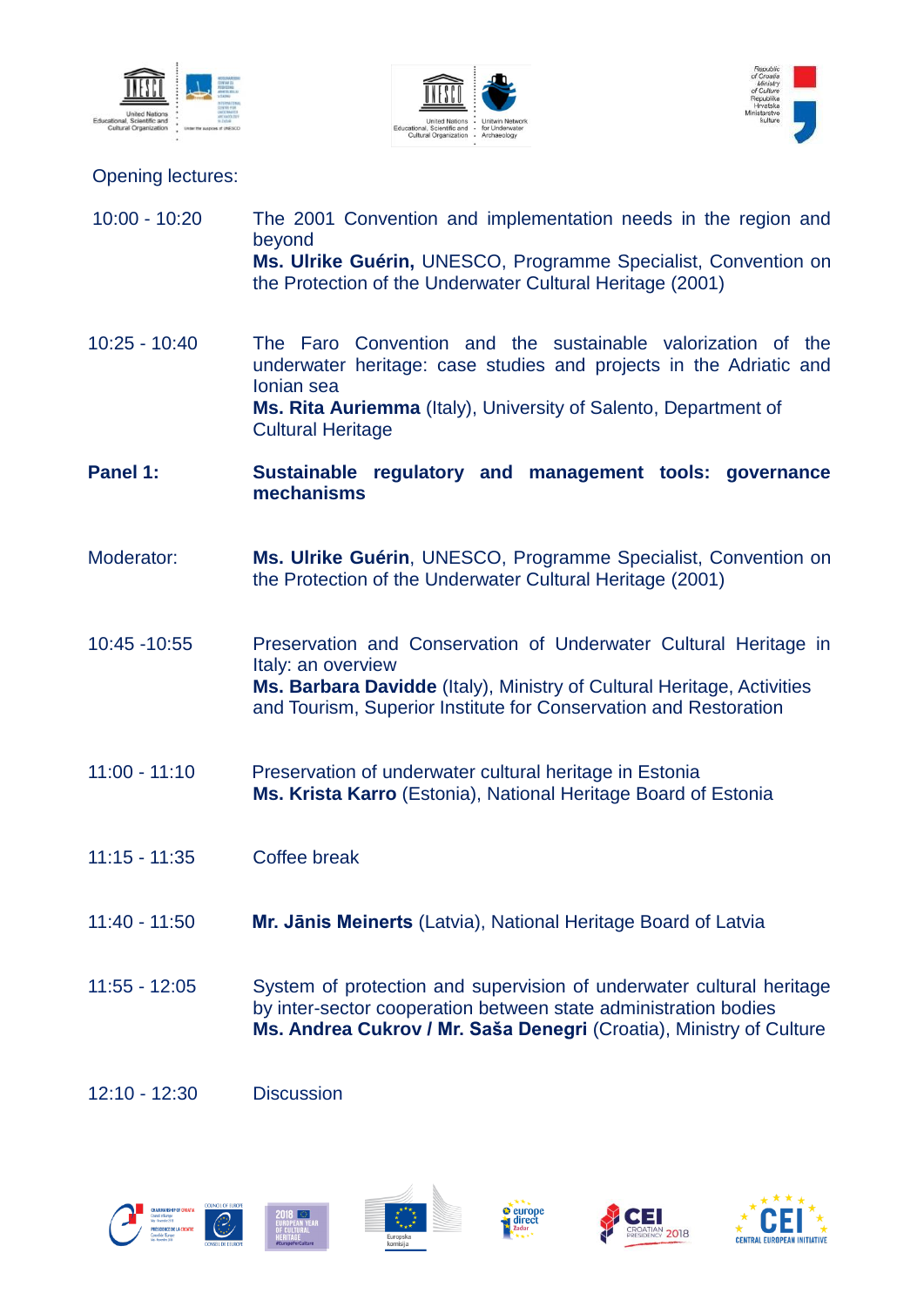





- 12:40 14:15 Lunch (Rector's Palace)
- 14:20 14:30 The 2001 Convention and implementation issues **Ms. Katerina Dellaporta** (Greece), Hellenic Ministry of Culture and Sports, General Directorate of Antiquities and Cultural Heritage
- **Panel 2: Overview over issues of heritage and site protection (pillage, traffic, industrial work)**
- Moderator: **Ms. Ulrike Guérin**, UNESCO, Programme Specialist, Secretariat of the 2001 Convention on the Protection of the Underwater Cultural **Heritage**
- 14:35 14:45 **Ms. Brigita Petek** (Slovenia), Ministry of culture, Directorate for Cultural Heritage
- 14:50 15:15 Discussion
- 15:20 15:30 **Ms. Iwona Pomian** (Poland), Central Maritime Museum in Gdansk **Ms. Agnieszka Olech** (Poland), Ministry of Culture and National Heritage, Monuments Preservation Department
- 15:35 15:50 **Mr. Algimantas Degutis** (Lithuania), Ministry of Culture, Department of Cultural Heritage
- 15:55 Discussion & Closing Remarks
- 16:05 End of the Meeting
- 16:15 Group photo
- 16:30 18:00Zadar City walking tour (Guided by Mr. Vinko Bakija)
- 19:30 Farewell Dinner, Restaurant *Bruschetta*, Mihovila Pavlinovića 12